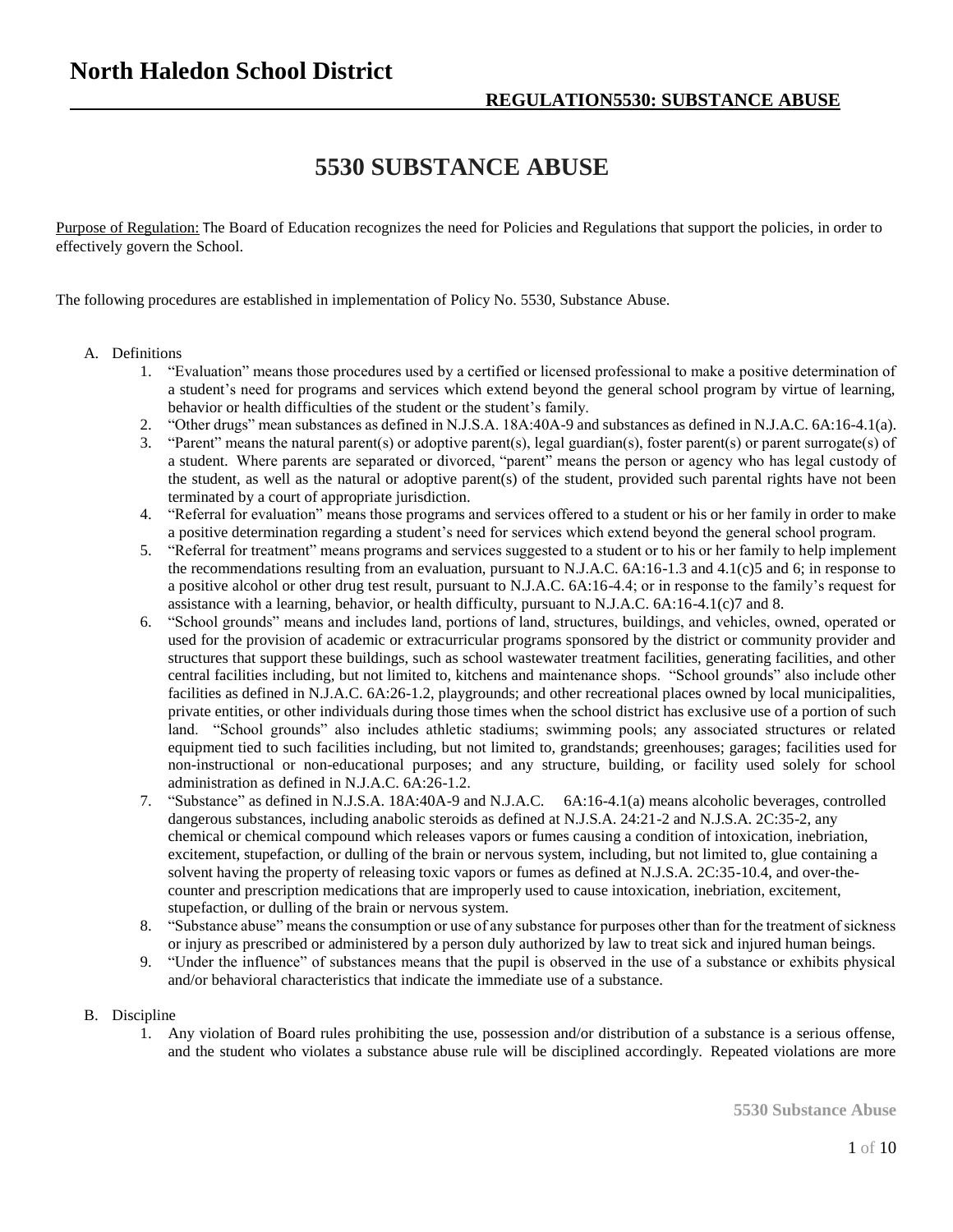severe offenses and warrant stricter disciplinary measures. Students who violate the substance abuse rules will be disciplined as follows:

- a. First Offense:
	- 1. Immediate Medical Screening, Evaluation, Assessment by a Medical Examiner/Physician.
	- 2. Notification of Local Police by School Superintendent or Designee
	- 3. Four (4) Day Out-of-School Suspension (OSS)
	- 4. Parent/Guardian Meeting with School Administrator and School Personnel (Counselor, Nurse) prior to Re-Admittance or Return to School.
- b. Second Offense:
	- 1. Same as above.
	- 2. Same as above.
	- 3. Ten (10) Day Out-of-School Suspension (OSS)
	- 4. Same as above.
- c. Third Offense:
	- 1. Same as above.
	- 2. Same as above.
	- 3. OSS Pending School Superintendent Review and/or Hearing with BOE for Expulsion.
- C. Intervention, Referral for Evaluation, and Referral for Treatment Services
	- 1. The provision of intervention, referral for evaluation, and referral for treatment services for students who are affected by alcohol or other drug use.
		- a. The intervention, referral for evaluation, and referral for treatment services shall be provided by an individual who holds the educational services certificate with the student assistance coordinator endorsement issued by the New Jersey State Board of Examiners, or by an individual who holds one of the following educational services certificate endorsements: school nurse; school nurse/non-instructional; school psychologist; school counselor; school social worker; or student personnel services and is trained in alcohol and other drug abuse intervention, assessment, referral for evaluation, and referral for treatment skills.
		- b. The intervention, referral for evaluation, and referral for treatment services shall include one or more of the following:
			- 1. Provisions for a program of instruction, counseling, and related services provided by the district Board of Education while a student receives medical treatment for a diagnosed alcohol or other drug dependency problem;
			- 2. Referral to a community agency, as defined in N.J.A.C. 6A:16-4.1(b), out-of-State agencies licensed by the appropriate State regulatory agency for alcohol and other drug services, or private practitioners authorized by the appropriate drug and alcohol licensing board;
			- 3. Provisions for support services for students who are in, or returning from, medical treatment for alcohol and other drug dependency; or
			- 4. A special class, course or educational program designed to meet the needs of students with alcohol or other drug use problems.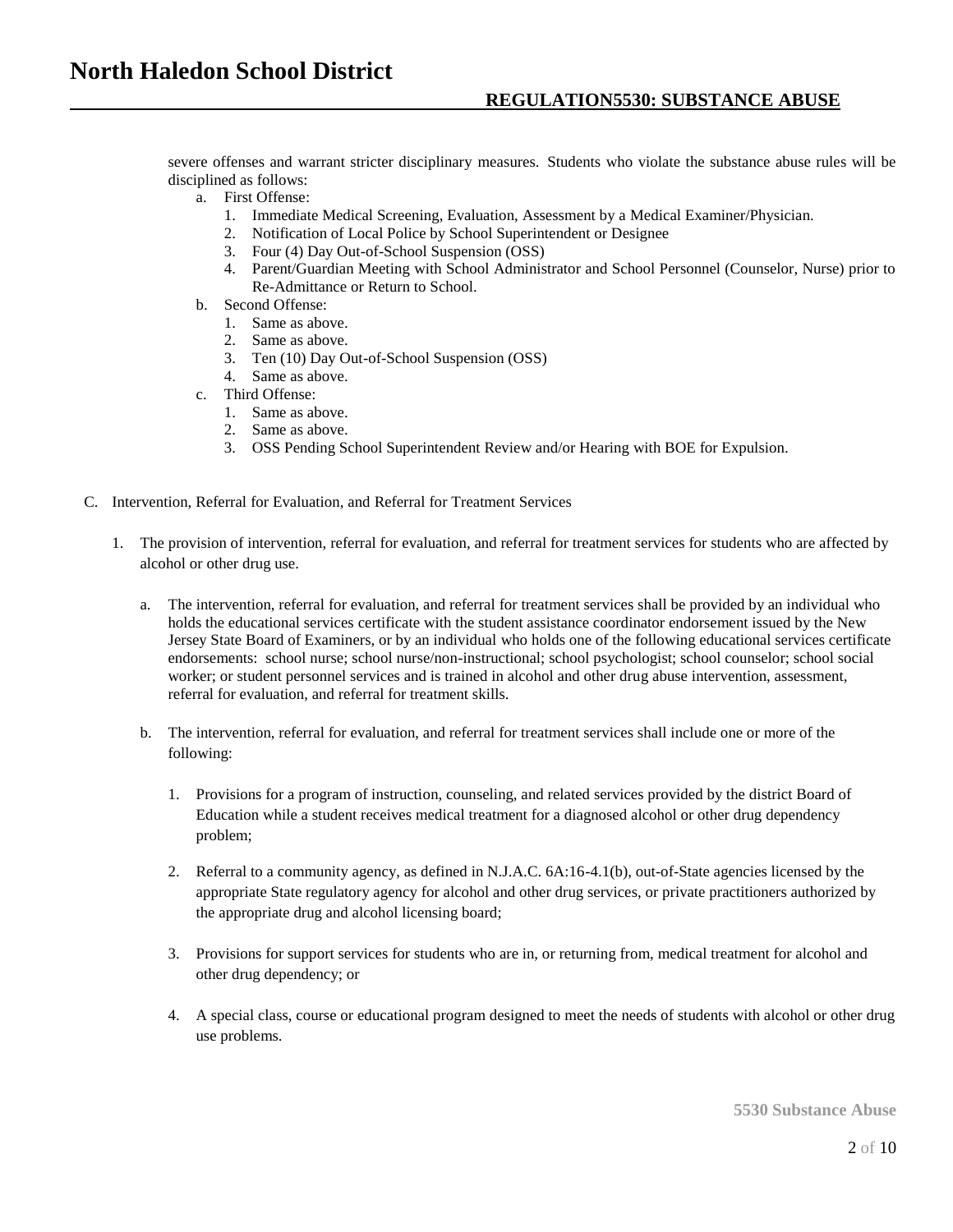- D. Reporting, Notification, and Examination Procedures
	- 1. Students Suspected of Using Anabolic Steroids N.J.A.C. 6A:16-4.3(b)
		- a. Whenever a teaching staff member, certified or non-certified school nurse, or other educational personnel has reason to believe that a student has used or may be using anabolic steroids, the person shall report the matter as soon as possible to the Principal or, in the Principal's absence, to a person designated by the Principal and either the certified or non-certified school nurse, the school physician, or the student assistance coordinator.
		- b. In response to a report of suspected anabolic steroid use, including instances when a report is made to law enforcement, the Principal or designee shall immediately notify the student's parent and the Superintendent. The Principal or designee shall arrange for an examination of the student by a physician licensed to practice medicine or osteopathy selected by the parent.
			- 1. If the physician chosen by the parent is not available to perform the examination, the examination shall be conducted by the school physician or other physician identified by the Principal.
			- 2. The student shall be examined as soon as possible for the purpose of determining whether the student has been using anabolic steroids.
		- c. The Superintendent or designee may disclose to law enforcement authorities the identity of a student suspected to have used or to be using anabolic steroids.
			- 1. The Superintendent or designee shall disclose to law enforcement authorities the identity of a student reasonably believed to be in possession of anabolic steroids or related paraphernalia or a student reasonably believed to be involved or implicated in distribution activities involving anabolic steroids.
		- d. The examining physician shall provide to the parent, Principal, and Superintendent a written report of the examination.
		- e. If it is determined the student has used anabolic steroids, an individual who holds the Educational Services Certificate with the student assistance coordinator endorsement issued by the New Jersey State Board of Examiners or an individual who holds one of the following educational services certificate endorsements: school nurse, school nurse/non-instructional, school psychologist, school counselor, school social worker, or student personnel services and is trained to assess alcohol and other drug abuse shall interview the student and others, as necessary, for the purpose of determining the extent of the student's involvement with and use of anabolic steroids and the possible need for referral for treatment.
			- 1. To make this determination, the school staff member(s) identified above may conduct a reasonable investigation, which may include interviews with the student's teachers and parents and consultation with experts in student alcohol or other drug abuse.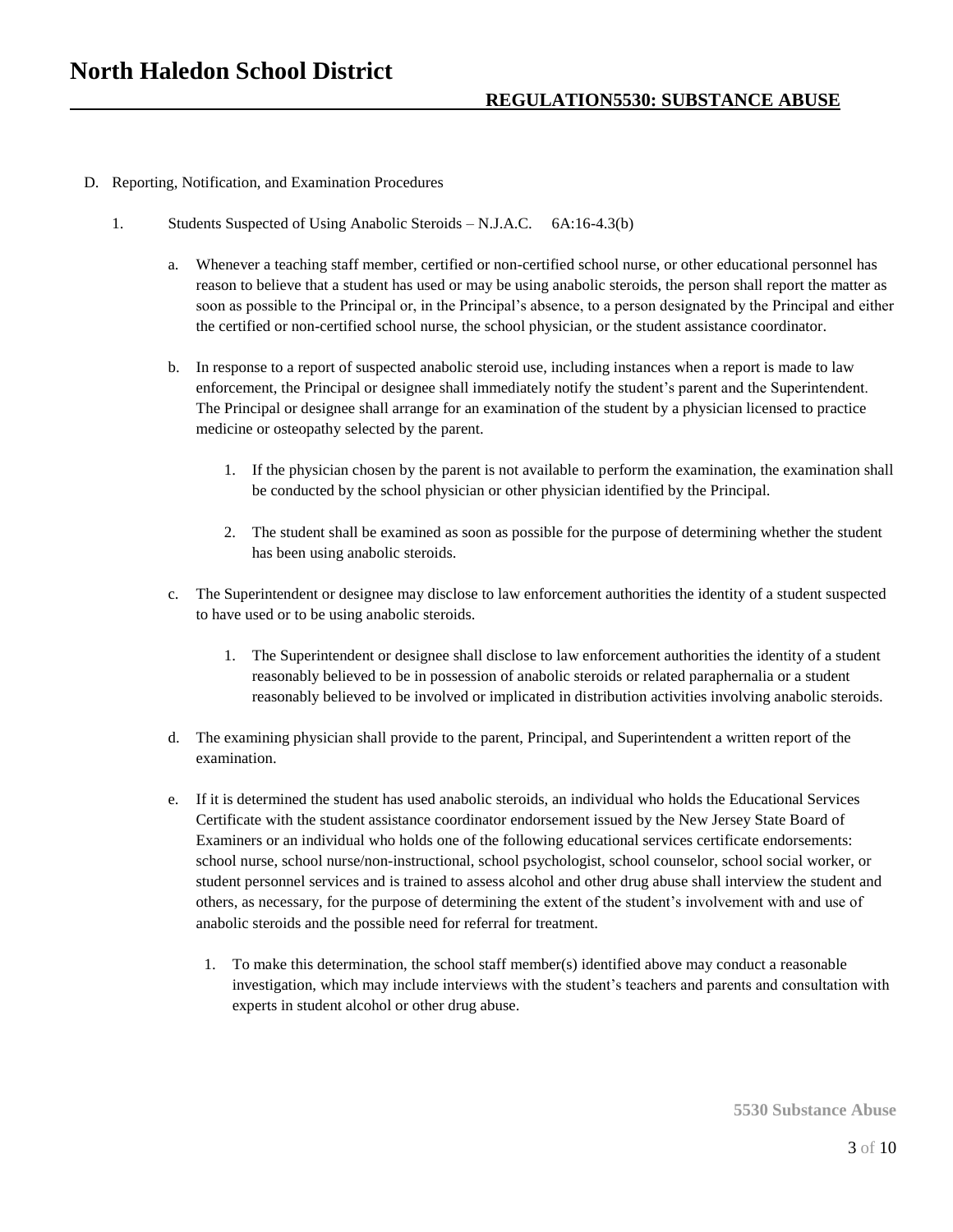- f. If results of a referral for evaluation positively determine the student's involvement with and use of anabolic steroids represents a danger to the student's health and well-being, the school staff member(s) identified in D.1.e. above who is trained to assess alcohol and other drug abuse shall initiate a referral for treatment to appropriate community agencies as defined in N.J.A.C. 6A:16-4.1(b), to out-of-State agencies licensed by the appropriate State regulatory agency for alcohol and other drug services, or to private practitioners certified by the appropriate drug and alcohol licensing board.
- 2) Students Suspected of Being Under the Influence of Alcohol or Other Drugs Other Than Anabolic Steroids N.J.A.C. A:16-4.3(a)
	- a. Any educational staff member or other professional to whom it appears that a student may be currently under the influence of alcohol or other drugs on school grounds shall report the matter as soon as possible to the Principal or, in his or her absence, to his or her designee and either the certified school nurse, non-certified school nurse, school physician, or student assistance coordinator, pursuant to N.J.S.A. 18A:40A-12.
		- 1. In instances where the Principal and either the certified school nurse, non-certified school nurse, school physician or the student assistance coordinator are not in attendance, the staff member responsible for the school function shall be immediately notified.
		- 2. The referring staff member shall file with the Principal a report describing the incident. The form shall include all information necessary for a complete, accurate reporting on Student Safety Data System (SSDS) according to N.J.S.A. 18A:17-46 and N.J.A.C. 6A:16-5.3.
	- b. In response to every report by an educational staff member or other professional of suspected student alcohol or other drug use, including instances when a report is made to law enforcement, the Principal or designee shall:
		- 1. Immediately notify the student's parent and the Superintendent or designee;
		- 2. Arrange for an immediate medical examination of the student for the purposes of providing appropriate health care and for determining whether the student is under the influence of alcohol or other drugs, other than anabolic steroids; and
		- 3. Any substance screening conducted by the school nurse and/or other staff is not a substitute for the required medical examination required in N.J.S.A. 18A:40A-12.
	- c. The Superintendent or designee may disclose to law enforcement authorities the identity of a student suspected to be under the influence of alcohol or other drugs.
		- 1. The Superintendent or designee shall disclose to law enforcement authorities the identity of a student reasonably believed to be in possession of a controlled dangerous substance or related paraphernalia or a student reasonably believed to be involved or implicated in distribution activities regarding controlled dangerous substances.
	- d. The medical examination shall be performed by a physician licensed to practice medicine or osteopathy who is selected by the parent.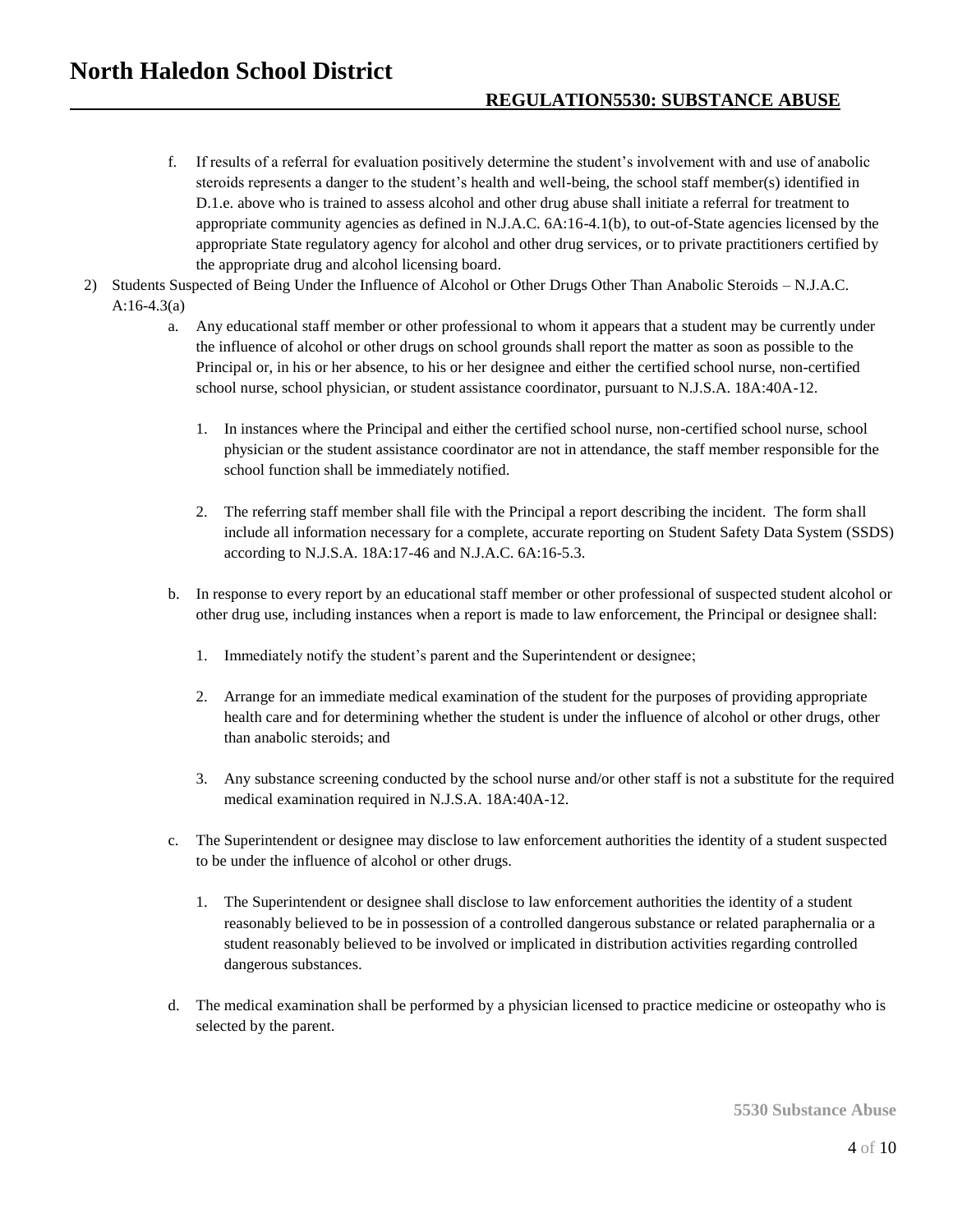- 1. The parent will be provided, in writing, the minimum requirements for the immediate medical examination, which will include, but not be limited to, the substances to be tested by the physician, the cut-off levels of each substance to be tested, the time period the immediate medical examination must be conducted, and any other requirements of the examination.
- 2. The examination shall be at the expense of the parent and not the district Board of Education.
- e. If the physician chosen by the parent is not immediately available, the medical examination shall be conducted by the school physician.
	- 1. If the school physician is not available, the student shall be accompanied by a member of the school staff designated by the Principal to the emergency room of the nearest hospital for examination.
	- 2. The student's parent, if available, shall also accompany the student.
	- 3. When the medical examination is conducted by the school physician or a physician at the emergency room of the nearest hospital, the examination shall be at the expense of the district Board of Education.
- f. The Board of Education will have a plan in place for the appropriate supervision of the student:
	- 1. While waiting for a parent to take the student to the physician selected by the parent, or while the student is waiting for and receiving the medical examination by the school physician or the physician in an emergency room; and
	- 2. Provisions will be made for the appropriate care of the student while awaiting the results of the medical examination.
- g. A written report of the medical examination of the student shall be furnished to the student's parent, the Principal, and the Superintendent of Schools by the examining physician within twenty-four hours of the referral of the student for suspected alcohol or other drug use.
	- 1. The school district, in cooperation with the school physician or medical professionals licensed to practice medicine or osteopathy, shall establish minimum requirements for the medical report. The minimum requirements for the examination will be periodically reviewed and updated as needed.
	- 2. The report's findings shall verify whether the student's alcohol or other drug use interferes with his or her physical and mental ability to perform in school.
- h. When the medical examination is performed by a physician other than the school physician or at the emergency room of the nearest hospital, the school district will require the parent to verify within twenty-four hours of the notification that the student is suspected of alcohol or other drug use that a medical examination was performed in compliance with this Policy.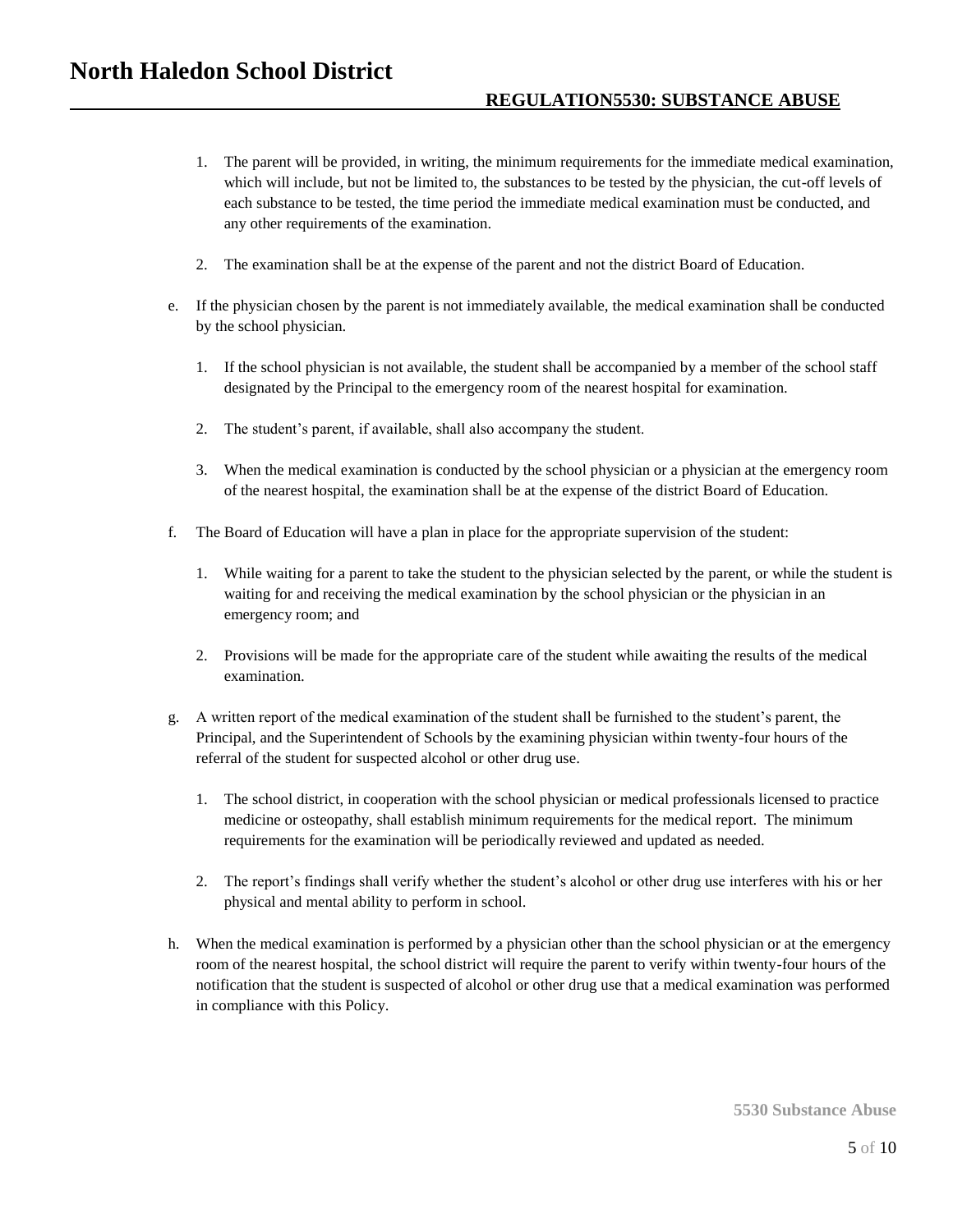- 1. The verification shall include, at a minimum, the signature, printed name, address, and phone number of the examining physician, the date and time of the medical examination, and the date by which the report required in this Policy will be provided.
- 2. Refusal or failure by a parent to comply with this requirement shall be treated as a policy violation and handled in accordance with N.J.A.C. 6A:16-4.3(d).
- i. If the written report of the medical examination is not submitted to the parent, Principal, and Superintendent within twenty-four hours of the referral of the student for suspected alcohol or other drug use, the student shall be allowed to return to school until such time as a positive determination of alcohol or other drug use is received from the examining physician, unless the student was also removed for violating the Code of Student Conduct.
- j. If the written report of the medical examination verifies that alcohol or other drugs do not interfere with the student's physical and mental ability to perform in school, the student will be immediately returned to school.
- k. If there is a positive determination from the medical examination, indicating the student's alcohol or other drug use interferes with his or her physical or mental ability to perform in school:
	- 1. The student will be returned as soon as possible to the care of the parent;
	- 2. Attendance at school shall not resume until a written report has been submitted to the parent, the Principal, and Superintendent from a physician licensed to practice medicine or osteopathy who has examined the student to determine whether alcohol or other drug use interferes with his or her physical or mental ability to perform in school.
		- a. The report shall verify that the student's alcohol or other drug use no longer interferes with the student's physical and mental ability to perform in school.
	- 3. Removal of a student with a disability shall be made in accordance with N.J.A.C. 6A:14.
- l. While the student is home because of the medical examination or after the student returns to school, an individual who holds the Educational Services Certificate with the student assistance coordinator endorsement issued by the New Jersey State Board of Examiners or an individual who holds one of the following Educational Services Certificate endorsements: school nurse, school nurse/non-instructional, school psychologist, school counselor, school social worker, or student personnel services and is trained to assess alcohol and other drug abuse shall:
	- 1. Conduct an alcohol and other drug assessment of the student and a reasonable investigation of the situation, which may include interviews with the student's teachers and parents and consultation with experts in student alcohol or other drug abuse, for the purpose of making a preliminary determination of the student's need for educational programs, supportive services, or treatment that extend beyond the general school program by virtue of the student's use of alcohol or other drugs.
		- a. The findings of the assessment alone shall not prevent a student from attending school; and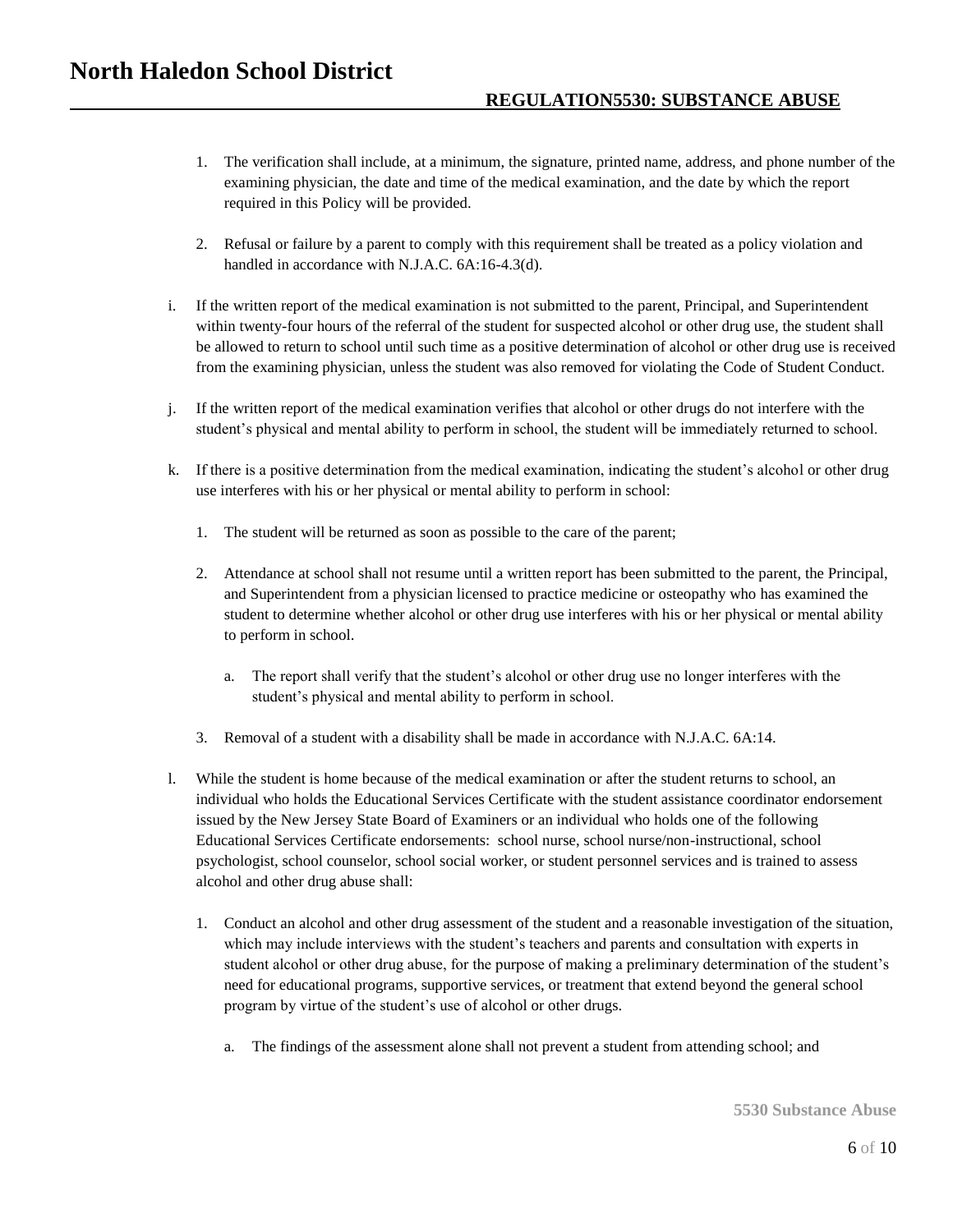- 2. Cooperate with community agencies as defined in N.J.A.C. 6A:16-4.1(b) and juvenile justice officials in providing evaluation, referral, and continuity of care for alcohol or other drug abuse treatment.
- m. While the student is at home because of the medical examination or after his or her return to school, the Principal or Superintendent may recommend or require alcohol and other drug assessment of the student or evaluation by appropriately certified or licensed professionals to make a positive determination of a student's need for programs and services that extend beyond the general school program, as necessary.
	- 1. The findings of these additional evaluations alone shall not be used to prevent a student from attending school.
- n. If at any time it is determined that the student's use of alcohol or other drugs presents a danger to the student's health and well-being, an individual who holds the Educational Services Certificate with the student assistance coordinator endorsement issued by the New Jersey State Board of Examiners or an individual who holds one of the following Educational Services Certificate endorsements: school nurse, school nurse/non-instructional, school psychologist, school counselor, school social worker, or student personnel services and is trained in alcohol and other drug abuse treatment referral shall initiate a referral for alcohol or other drug abuse treatment.
- E. Handling of Alcohol or Other Drugs
	- 1. A student's person, effects, or school storage places may be searched for substances in accordance with Board Policy and applicable laws regarding searches in schools.
	- 2. A school employee who seizes or discovers a substance, or an item believed to be a substance or drug paraphernalia, shall immediately notify and turn it over to the Principal or designee.
		- a. The Principal or designee shall immediately notify the Superintendent or designee who in turn shall notify the County Prosecutor or other law enforcement official designated by the County Prosecutor to receive such information.
		- b. In accordance with the provisions of N.J.A.C. 6A:16-6.4(a), the school employee, Principal or designee shall safeguard the alcohol, other drug, or paraphernalia against further destruction and shall secure the alcohol, other drug, or paraphernalia until it can be turned over to the County Prosecutor or designee.
		- c. The Principal or designee shall provide to the County Prosecutor or designee all information concerning the manner in which the alcohol, other drug, or paraphernalia was discovered or seized, including:
			- 1. The identity of all persons who had custody of the substance or paraphernalia following its discovery or seizure; and
			- 2. The identity of the student believed to have been in possession of the substance or paraphernalia.
		- d. The Principal or designee shall not disclose the identity of a student who voluntarily and on his or her own initiative turned over the alcohol, other drug, or paraphernalia to a school employee, provided there is reason to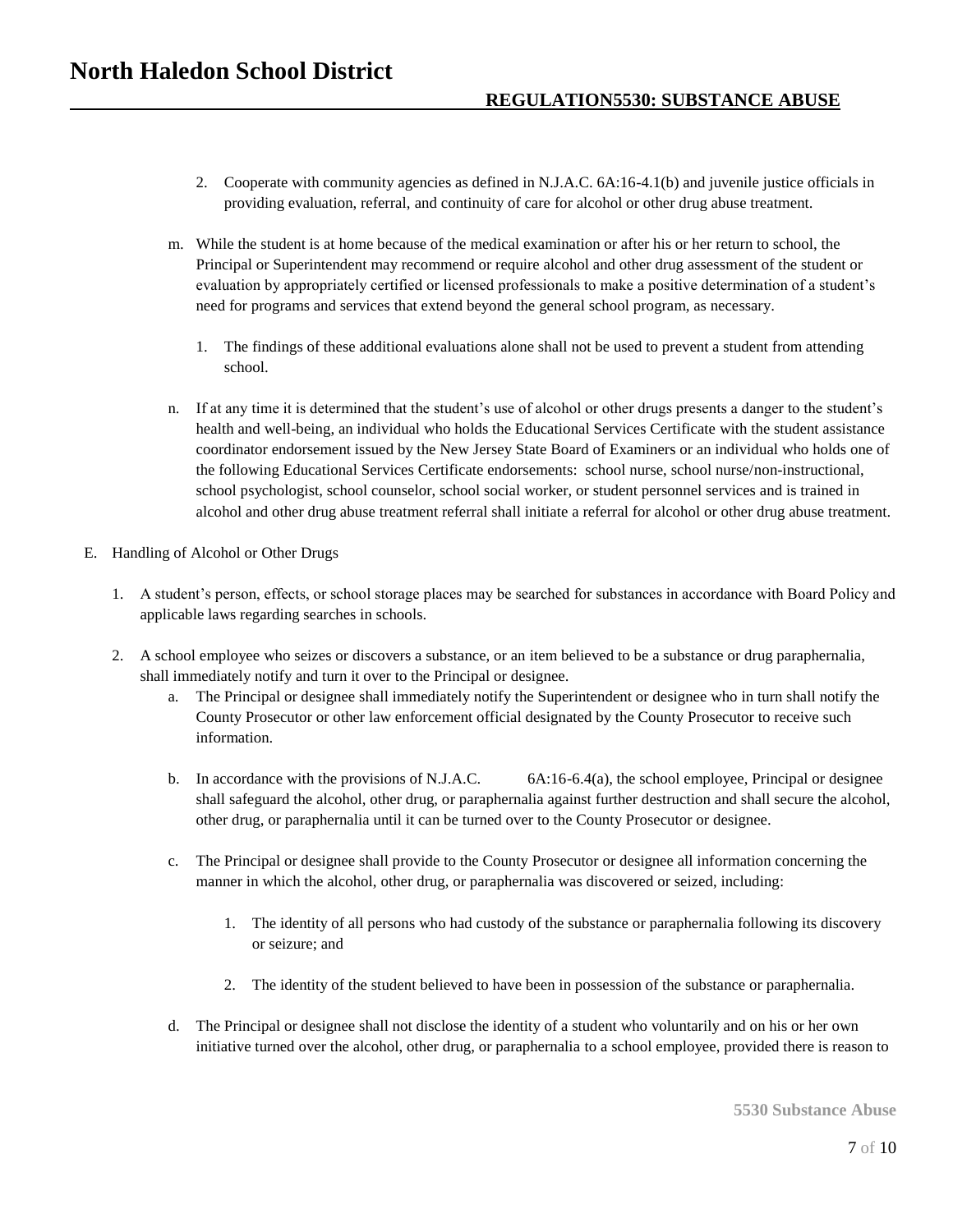believe the student was involved with the alcohol, other drug, or paraphernalia for the purpose of personal use and not distribution activities, and further provided the student agrees to participate in an appropriate treatment or counseling program.

- 1. For the purposes of N.J.A.C. 6A:16-6.4, an admission by a student in response to questioning initiated by the Principal or teaching staff member, or following the discovery by the Principal or teaching staff member of a controlled dangerous substance, including anabolic steroids, or drug paraphernalia shall not constitute a voluntary, self-initiated request for counseling and treatment.
- F. Reporting Students to Law Enforcement Agencies
	- 1. Subject to N.J.A.C. 6A:16-6.5, any staff member who, in the course of his or her employment, has reason to believe that a student has unlawfully possessed or in any way been involved in the distribution of a controlled dangerous substance, including anabolic steroids, or drug paraphernalia shall report the matter as soon as possible to the Principal or, in the absence of the Principal, to the staff member responsible at the time of the alleged violation.
	- 2. Either the Principal or the responsible staff member shall notify the Superintendent, who in turn shall notify as soon as possible the County Prosecutor or other law enforcement official designated by the County Prosecutor to receive such information.
	- 3. The Superintendent or designee shall provide to the County Prosecutor or designee all known information concerning the matter, including the identity of the student involved.
	- 4. The Superintendent or designee; however, shall not disclose the identity of a student who has voluntarily sought and participated in an appropriate treatment or counseling program for an alcohol or other drug abuse problem, provided the student is not reasonably believed to be involved or implicated in drug-distribution activities.
	- 5. For the purpose of N.J.A.C. 6A:16-6.3, an admission by a student in response to questioning initiated by the Principal or teaching staff member, or following the discovery by the Principal or teaching staff member of a controlled dangerous substance, including anabolic steroids, or drug paraphernalia, shall not constitute a voluntary, self-initiated request for counseling and treatment.
	- 6. The Superintendent or designee may disclose to law enforcement authorities the identity of a student suspected to be under the influence of alcohol and/or controlled dangerous substances, pursuant to N.J.A.C. 6A:16-4.3(a), or a student suspected to have used or who may be using anabolic steroids, pursuant to N.J.A.C. 6A:16-4.3(b), and who is referred for a medical examination, pursuant to N.J.A.C. 6A:16-4.3(a) or (b), as appropriate, for the purposes of providing appropriate health care for the student and for determining whether the student is under the influence of alcohol or other drugs or has been using anabolic steroids. The Superintendent or designee shall disclose to law enforcement authorities the identity of a student reasonably believed to be in possession of a controlled dangerous substance or related paraphernalia or a student reasonably believed to be involved or implicated in distribution activities regarding controlled dangerous substances.
	- 7. Law enforcement authorities shall not be notified of the findings if a student's alcohol or other drug test, pursuant to N.J.A.C. 6A:16-4.3(a)3i and N.J.A.C. 6A:16-4.3(b)3i and N.J.A.C. 6A:16-4.3(a)4, was obtained as a result of the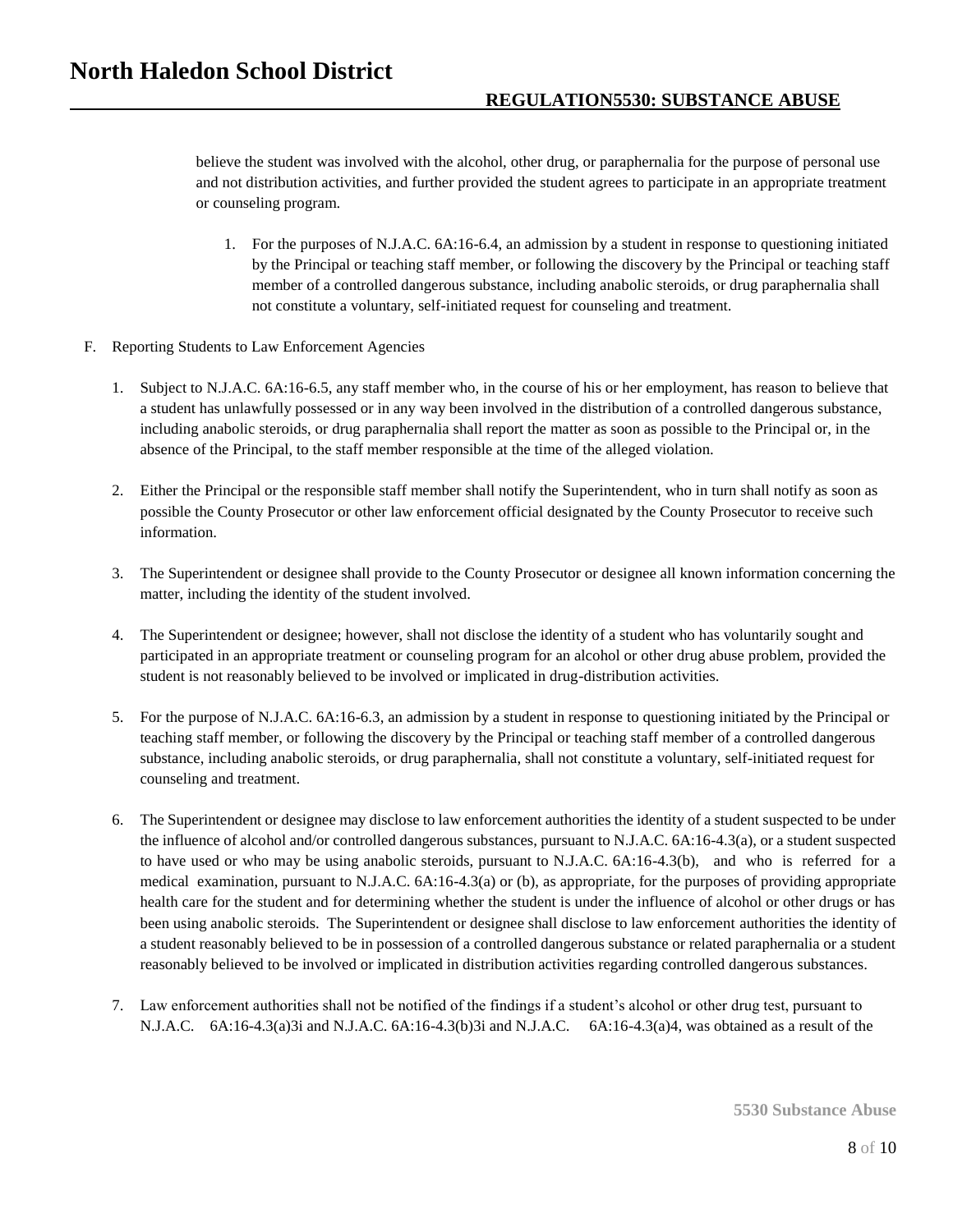district Board of Education's voluntary random drug testing policy, pursuant to N.J.S.A. 18A:40A-22 et seq. and N.J.A.C. 6A:16-4.4.

- G. Parent Training Program/Outreach Programs
	- 1. A substance abuse training program will be offered to the parents of students enrolled in the district. The program will be offered at times and places convenient to parents and on school premises or in other suitable facilities.
	- 2. The program shall, at a minimum, provide:
		- a. A thorough and comprehensive review of the substance abuse instruction curriculum to be taught to the children of the parents during the school year, with recommendations as to the ways in which the parent may enhance, reinforce, and supplement that program;
		- b. Information on the pharmacology, physiology, psychosocial, and legal aspects of substance abuse;
		- c. Instruction to assist the parent in the identification of the symptoms and behavioral patterns that might indicate a child may be involved in substance abuse;
		- d. Information on the State, local, and community organizations which are available for the prevention, early intervention, treatment, and rehabilitation of individuals who show symptoms of substance abuse; and
		- e. A review of the Board Policy and Regulation on substance abuse with attention to the role of parents.
	- 3. The Board will establish an outreach program to provide substance abuse education for the parents of students in the district. In establishing the program, the Board shall consult with such local organizations and agencies as are recommended by the Commissioner. The Board shall insure the program is offered at times and places convenient to the parents of the district on school premises, or at other suitable facilities.
		- a. In addition to the substance abuse education program required pursuant to N.J.S.A. 18A:40A-17, the Board shall provide assistance to parents who believe that their child may be involved in substance abuse.
- H. Records and Confidentiality of Records
	- 1. Notations concerning a student's involvement with substances may be entered on his/her records, subject to N.J.A.C. 6A:32-7.1 et seq. and Policy 8330.
	- 2. Information concerning a student's involvement in a school intervention or treatment program for alcohol or other drug abuse shall be kept strictly confidential according to 42 CFR Part 2, N.J.S.A. 18A:40A-7.1 and 7.2, and N.J.A.C. 6A:16- 3.2.
	- 3. If a student involved in a school-based drug and alcohol counseling program provides information during the course of a counseling session which indicates the student's parent or other person residing in the student's household is dependent